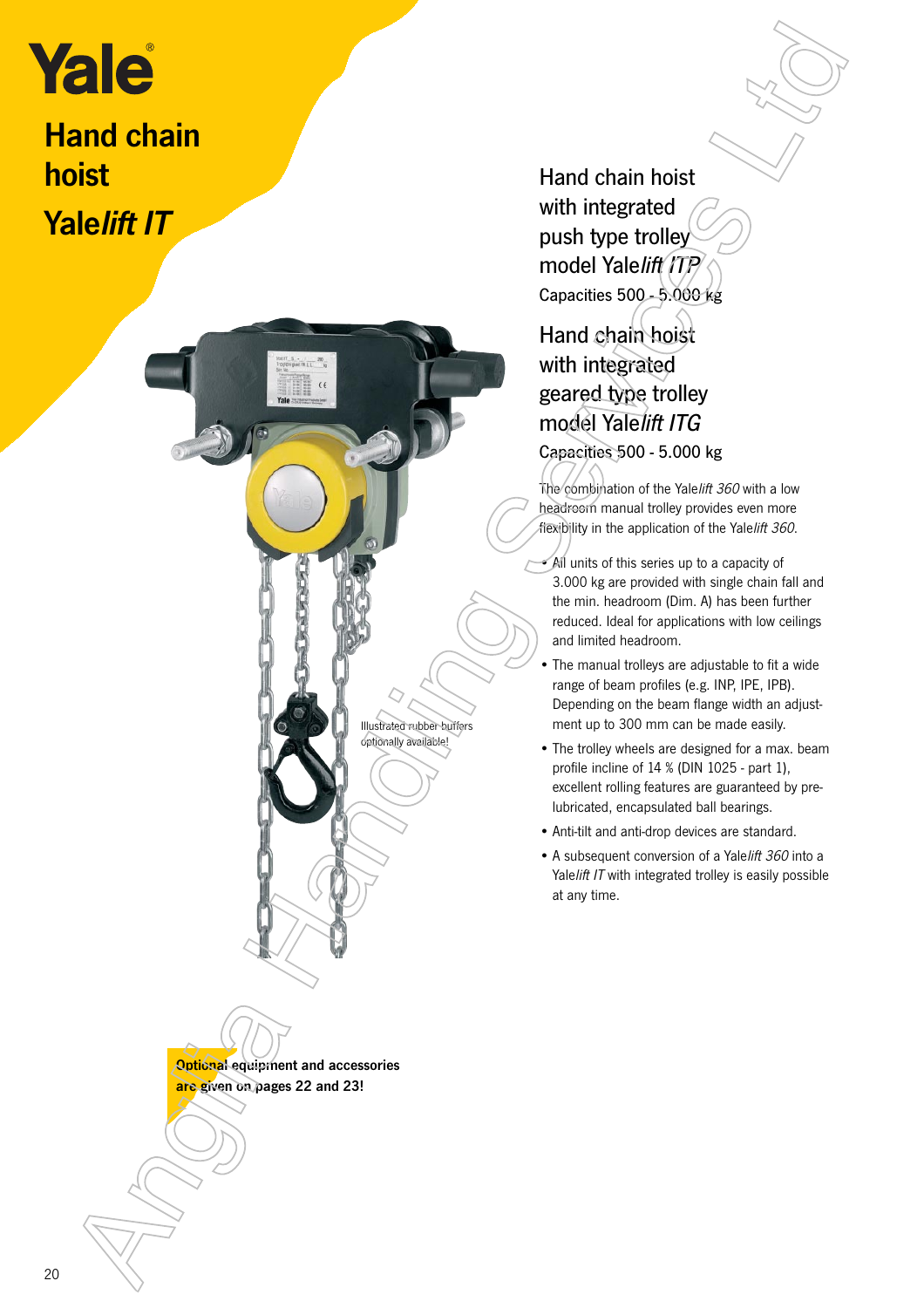## **Corrosion** resistance CR **Accessories**



#### Added lifetime

All models of the Yalelift Vario programme can be supplied with corrosion resistant features which include zinc-plated load chains and stainless steel hand chain as standard.

#### **Corrosion protection**

Corrosion starts on the surface of components due to reaction of environmental influences. This affects the mechanical properties of the components, e.g. breaking strength and total ultimate elongation. Many components are supplied in black (unmachined), bright (machined) or painted condition. This offers certain protection but after only a short period of time corrosion can begin.

With the application of a protective coating, the development of corrosion can be reduced and delayed, thus extending the service life of the treated components.

#### Applications for corrosion resistant units and zinc-plated resp. stainless steel load chains

Completely corrosion resistant units with either zinc-plated or stainless steel load chains should be used in all conditions with increased requirements towards corrosion protection.

Typical applications are in food processing (e.g. dairy, abattoir, etc.), chemical industries (e.g. paper, dye industries), farming and sewage treatment.

All units available All units avance<br>in corrosion resistant Existence CR<br>
Sistemce CR<br>
Corrosion resistance CR<br>
Adical Henne<br>
Management Corrosion resistance CR<br>
Anglia Handle Corrosion and California<br>
And Corrosion and California<br>
Corrosion and California<br>
Corrosion and California

Illustrated rubber buffers optionally available!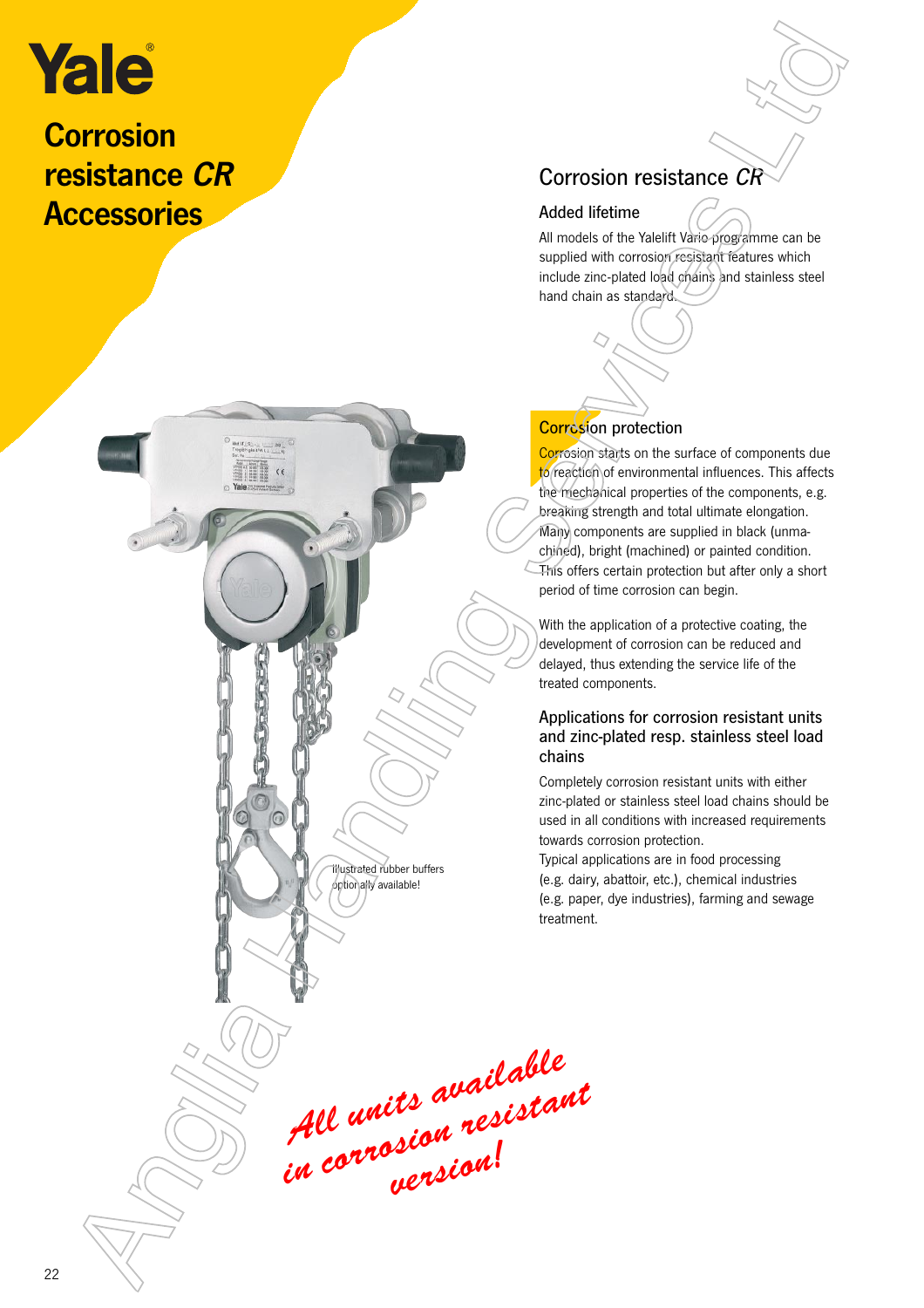#### Spark resistant features

#### Added safety

All models of the Yalelift Vario programme can be provided with the following optional features for additional protection against sparking:

- Load and hand chains from stainless steel
- Units completely corrosion resistant
- Bronze-plated suspension and load hooks
- Solid bronze trolley wheels
- Rubber buffers
- Chain containers



Solid bronze trolley wheels



# Overload protection

#### Added control

The overload protection device of the Yalelift Vario programme reliably prevents excessive load take-up of the hoist during operation. When reaching the pre-set overload value, the unit will jam and stop operation in the lifting direction. Lowering of the load is still possible at any time. The overload protection device provides additional safety with regard to possible false estimation of the load weight and thus increases the lifetime of the hoist. The new design principle allows excellent adjustability and response.



#### **Spark resistance**

In nearly all industrial areas, and not only in the chemical industry, plants are operated in explosion endangered environments. Because of the great/ damage an explosion could cause to people and material, stringent legal and technical requirements are imposed, particularly on electrical equipment used in explosion endangered environments.

#### Applications

Paint factories, paint shops, foundries, on-/ offshore, refineries, oil depots, electro-plating, automobile factories, on ships and docks, printers, textile and paper factories, food industries, glass and ceramic industries, wood working industries and hardening shops, etc.



## Beam locking device

#### Added security

Yale trolleys can be optionally provided with beam locking device to secure the unloaded trolley in fixed position on the beam (park position e.g. on ships).

#### Chain container

#### Added comfort

The chain containers for the Yalelift Vario programme consist of a robust, powder-coated steel frame with a flexible chain bag made from high tensile Cordura textile fabric. Available in different sizes. Special sizes on request.

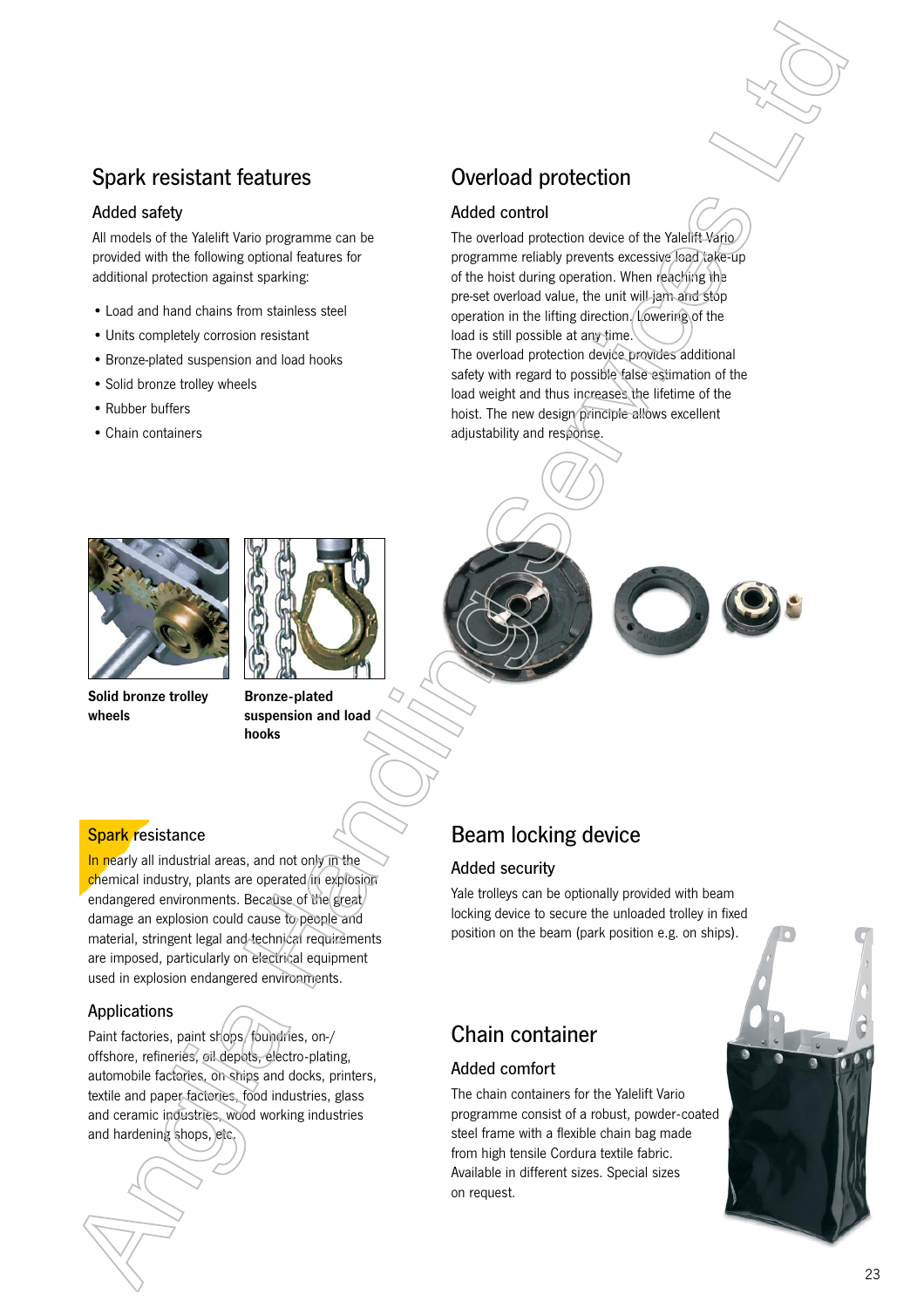# Hand chain hoist **Yalelift** 360

|              | Capacity<br>in $kg/$<br>Number of | Chain<br>dimensions | Hand chain<br>overhaul for<br>$1m$ lift | Pull on hand<br>chain at WLL | Net weight<br>at std. lift<br>(3(m)) |
|--------------|-----------------------------------|---------------------|-----------------------------------------|------------------------------|--------------------------------------|
| <b>Model</b> | chain falls                       | $dx$ p in mm        | m                                       | daN                          | kg                                   |
| Yalelift 360 | 500/1                             | 5 x 15              | 30                                      | 21                           |                                      |
|              | 1000/1                            | 6 x 18              | 49                                      | 30                           | 13                                   |
|              | 2000/1                            | 8 x 24              | 71                                      | 32                           | 20                                   |
|              | 3000/1                            | 10 x 30             | 87                                      | 38                           | 29                                   |
|              | 5000/2                            | $10 \times 30$      | 174                                     | 34                           | 38                                   |
|              | 10000/3                           | $10 \times 30$      | 261                                     | 44                           | 71                                   |
|              | 20000/6                           | $10 \times 30$      | 522                                     | $2 \times 44$                | 196                                  |
| Towerlift    | 1000/1                            | 6 x 18              | 49                                      | 30                           | 14                                   |
|              | 2000/1                            | 8 x 24              | 71                                      | 32                           | 21                                   |
| Towerlift ES | 1000/1                            | 6 x 18              | 49                                      | 30                           | 15                                   |
|              |                                   |                     |                                         |                              |                                      |



| Yale                       |                                                                     |                                                                               |                                           |                                                   |                                      |            |            |                                     |                              |
|----------------------------|---------------------------------------------------------------------|-------------------------------------------------------------------------------|-------------------------------------------|---------------------------------------------------|--------------------------------------|------------|------------|-------------------------------------|------------------------------|
| <b>Hand chain</b><br>hoist |                                                                     |                                                                               |                                           |                                                   |                                      |            |            |                                     |                              |
| <b>Yalelift</b>            |                                                                     |                                                                               |                                           |                                                   |                                      |            |            |                                     |                              |
| 360                        |                                                                     |                                                                               |                                           |                                                   |                                      |            |            |                                     |                              |
|                            |                                                                     |                                                                               |                                           |                                                   |                                      |            |            |                                     |                              |
|                            |                                                                     |                                                                               |                                           |                                                   |                                      |            |            |                                     |                              |
|                            | Capacity<br>in kg/<br>Number of                                     | Chain<br>dimensions                                                           | Hand chain<br>overhaul for<br>1 m lift    | Pull on hand<br>chain at WLL                      | Net weight<br>at std. lift<br>(3(m)) |            |            |                                     |                              |
| <b>Model</b>               | chain falls                                                         | d x p in mm                                                                   | m                                         | daN                                               | kg                                   |            |            |                                     |                              |
| Yalelift 360               | 500/1<br>1000/1<br>2000/1<br>3000/1<br>5000/2<br>10000/3<br>20000/6 | $5 \times 15$<br>6 x 18<br>8 x 24<br>10 x 30<br>10 x 30<br>10 x 30<br>10 x 30 | 30<br>49<br>71<br>87<br>174<br>261<br>522 | 21<br>30<br>32<br>38<br>34<br>44<br>$2 \times 44$ | ÁЗ<br>20<br>29<br>38<br>71<br>196    |            |            |                                     |                              |
| <b>Towerlift</b>           | 1000/1<br>2000/1                                                    | 6 x 18<br>8 x 24                                                              | 49<br>71                                  | 30<br>32                                          | 14<br>21                             |            |            |                                     |                              |
| Towerlift ES               | 1000/1                                                              | 6 x 18                                                                        | 49                                        | 30)                                               | 15                                   |            |            |                                     |                              |
|                            |                                                                     |                                                                               |                                           |                                                   |                                      |            |            |                                     |                              |
| Model                      | Capacity<br>in kg/<br>Number of<br>chain falls                      | Beam<br>range                                                                 | Beam flange<br>width b<br>mm              | Beam flange<br>thickness t<br>max.<br>mm          | Min.<br>radius curve<br>${\sf m}$    | -P         | -G         | Net weight in kg for 3 m lift<br>-P | with<br>locking device<br>-G |
| Yalelift IT                | 500/1                                                               | $\mathsf A$                                                                   | $50 - 180$                                | 19                                                | 0,90                                 | 20         | 24         | 26                                  | 31                           |
|                            | 500/1                                                               | Β                                                                             | 180 - 300                                 | 19                                                | 0,90                                 | 21         | 25         | 27                                  | 32                           |
|                            | 1000/1                                                              | A                                                                             | $50 - 180$                                | 19                                                | 0,90                                 | 27         | 32         | 35                                  | 40                           |
|                            | 1000/1                                                              | $\sf B$                                                                       | $180 - 300$                               | 19                                                | 0,90                                 | 29         | 33         | 37                                  | 41                           |
|                            | 2000/1                                                              | $\overline{\mathcal{A}}$                                                      | 58 - 180                                  | 19                                                | 1,15                                 | 44         | 49         | 52                                  | 57                           |
|                            | 2000/1                                                              | $\mathsf{B}$                                                                  | 180 - 300                                 | 19                                                | 1,15                                 | 46         | 50         | 54                                  | 58                           |
|                            | 3000/1                                                              | Ã                                                                             | 74 - 180                                  | 27                                                | 1,40                                 | 77         | 82         | 86                                  | 91                           |
|                            | 3000/1                                                              | 臥                                                                             | 180 - 300                                 | 27                                                | 1,40                                 | 79         | 84         | 88                                  | 93                           |
|                            | 5000/2<br>5000/2                                                    | A<br>$\sf B$                                                                  | 98 - 180<br>180 - 300                     | 27<br>27                                          | 1,80<br>1,80                         | 125<br>129 | 130<br>134 | 135<br>139                          | 140<br>144                   |
| Yalelift LH                | 500/1                                                               | ⊬                                                                             | $60 - 180$                                | 19                                                | 0,90                                 | 27         | 31         | 33                                  | 38                           |
|                            | 500/1                                                               | $\sf B$                                                                       | 180 - 300                                 | 19                                                | 0,90                                 | 27         | 32         | 34                                  | 38                           |
|                            | 1000/1                                                              | Α                                                                             | $70 - 180$                                | 19                                                | 0,90                                 | 35         | 40         | 43                                  | 48                           |
|                            | 1000/1                                                              | $\sf B$                                                                       | 180 - 300                                 | 19                                                | 0,90                                 | 36         | 41         | 44                                  | 49                           |
|                            | 2000/1                                                              | A                                                                             | 82 - 180                                  | 19                                                | 1,15                                 | 61         | 65         | 69                                  | 73                           |
|                            | 2000/1                                                              | $\sf B$                                                                       | 180 - 300                                 | 19                                                | 1,15                                 | 62         | 67         | 70                                  | 75                           |
|                            | 3000/1                                                              | Α                                                                             | $100 - 180$                               | 19                                                | 1,40                                 | 107        | 112        | 116                                 | 121                          |
|                            | 3000/1                                                              | $\sf B$                                                                       | 180 - 300                                 | 19                                                | 1,40                                 | 109        | 114        | 118                                 | 123                          |
|                            | 5000/2                                                              | A                                                                             | 110 - 180                                 | 27                                                | 1,80                                 | 152        | 157        | 162                                 | 167                          |
|                            | 5000/2                                                              | B                                                                             | 180 - 300                                 | 27                                                | 1,80                                 | 156        | 161        | 166                                 | 171                          |
|                            | 10000/3                                                             | $\sf B$                                                                       | 125 - 310                                 | 40                                                | 1,80                                 |            |            | on request                          |                              |
| 24                         |                                                                     |                                                                               |                                           |                                                   |                                      |            |            |                                     |                              |
|                            |                                                                     |                                                                               |                                           |                                                   |                                      |            |            |                                     |                              |